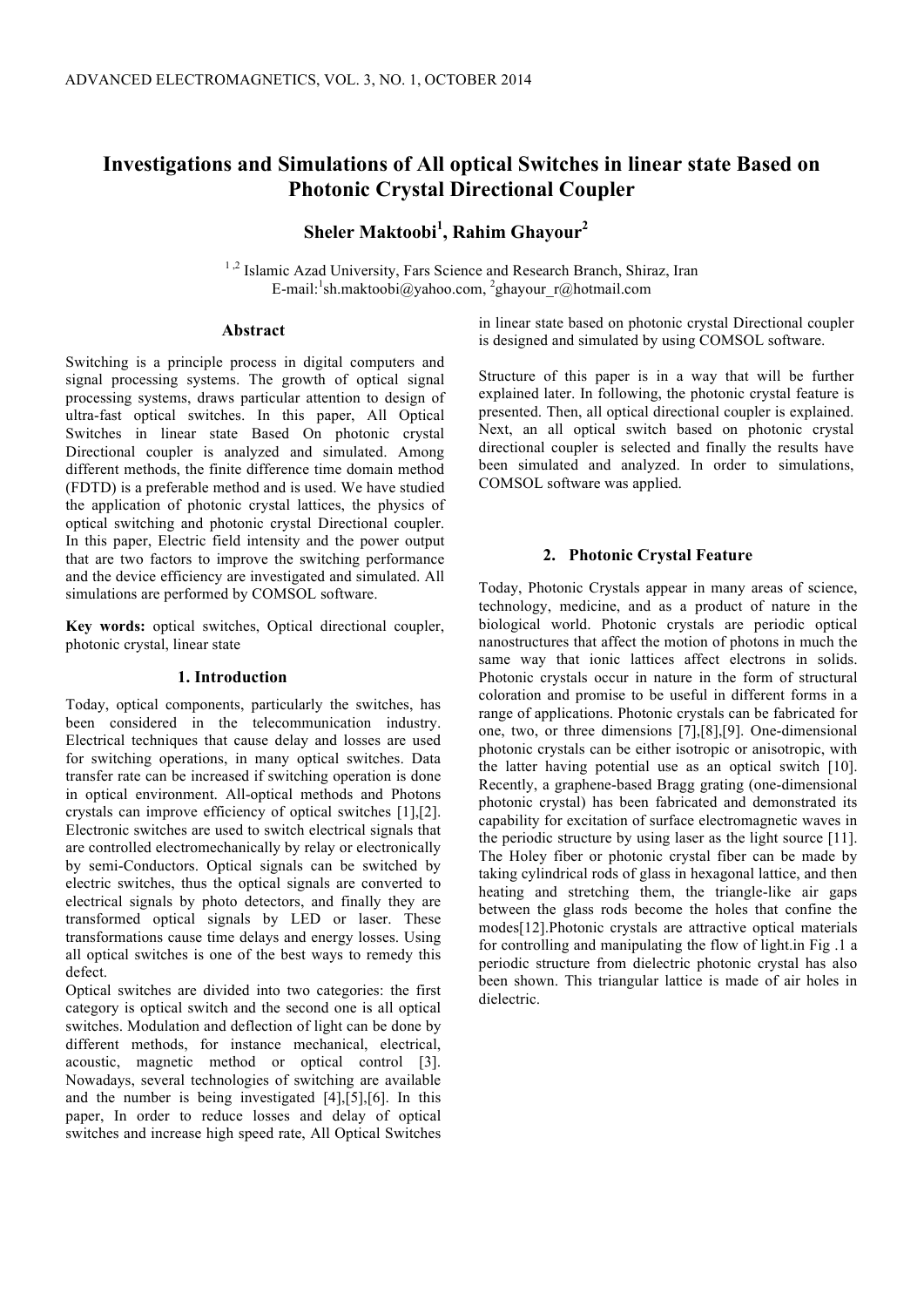

Figure 1:A periodic structure from dielectric photonic crystal

### **3. All Optical Directional Coupler**

All optical switches are used in order to reduce losses and high speed rate for this reason photonic crystals that play an important role are used. There are several kinds of all optical switches.in this paper one of the most important kinds is investigated and simulated. All optical directional coupler that is an all optical switch is composed of three region. The first region is input, the second one is coupling and the last region is output, as depicted in Fig 2. Radius of rods and central row radius are usually considered 0.2a and 0.14a respectively, where a is the structure lattice. The coupler is composed of two parallel waveguides by removing two rows of rods.in nonlinear state the central row has the most important role. Bending the waveguide separate coupling region from input and output region. The bend that is usually considered 60◦ to avoid the coupling and mixing of the output fields. Moreover the bent can reduce losses. Wave in a waveguide containing odd or even Super Mods are confined by discrepant phase. If the phase difference is an odd multiple of  $\pi$ , the wave will transmit to the next waveguide.

$$
(K_{even} - K_{odd}) L_C = (2n + 1) \pi
$$
 (1)

In equation (1)  $K_{\text{odd}}$  and  $K_{\text{even}}$  are wave number are super modes respectively and Lc is length of the coupling region[13].

In linear state, which the refractive index of the central row is unchanged during the guidance of the optical wave so input optical wave, I1, with the proper frequency is guided to port O1.



Figure 2 :A directional coupler switch based on Photonic crystal

### **4. Simulation of All Optical Directional Coupler Switch**

# **4.1 Simulation of Directional Coupler without Propagation**

In this paper, an all optical directional coupler based on photonic crystal analyzed and simulated. Our proposed structure is a rectangular  $(31\times17)$  of air with an array of circular pillars of AlGaAs simulated by using COMSOL software and illustrated in Fig.3. Refractive index and radius of rods are 3.4 and 0.2a respectively, where a is the structure lattice constant. Central rods radius in directional coupler switch is usually considered 0.14a but in this paper we tried to obtain new results by changing the central rods radius [13]. A different structure with change in central row rods in fig.3 are observed, the central rods radius is 0.13a, a is the structure lattice constant in this paper, it is considered 575nm. This switch is designed where wavelength is 1550nm.



Figure 3 :Periodic structures of Photonic crystal without propagation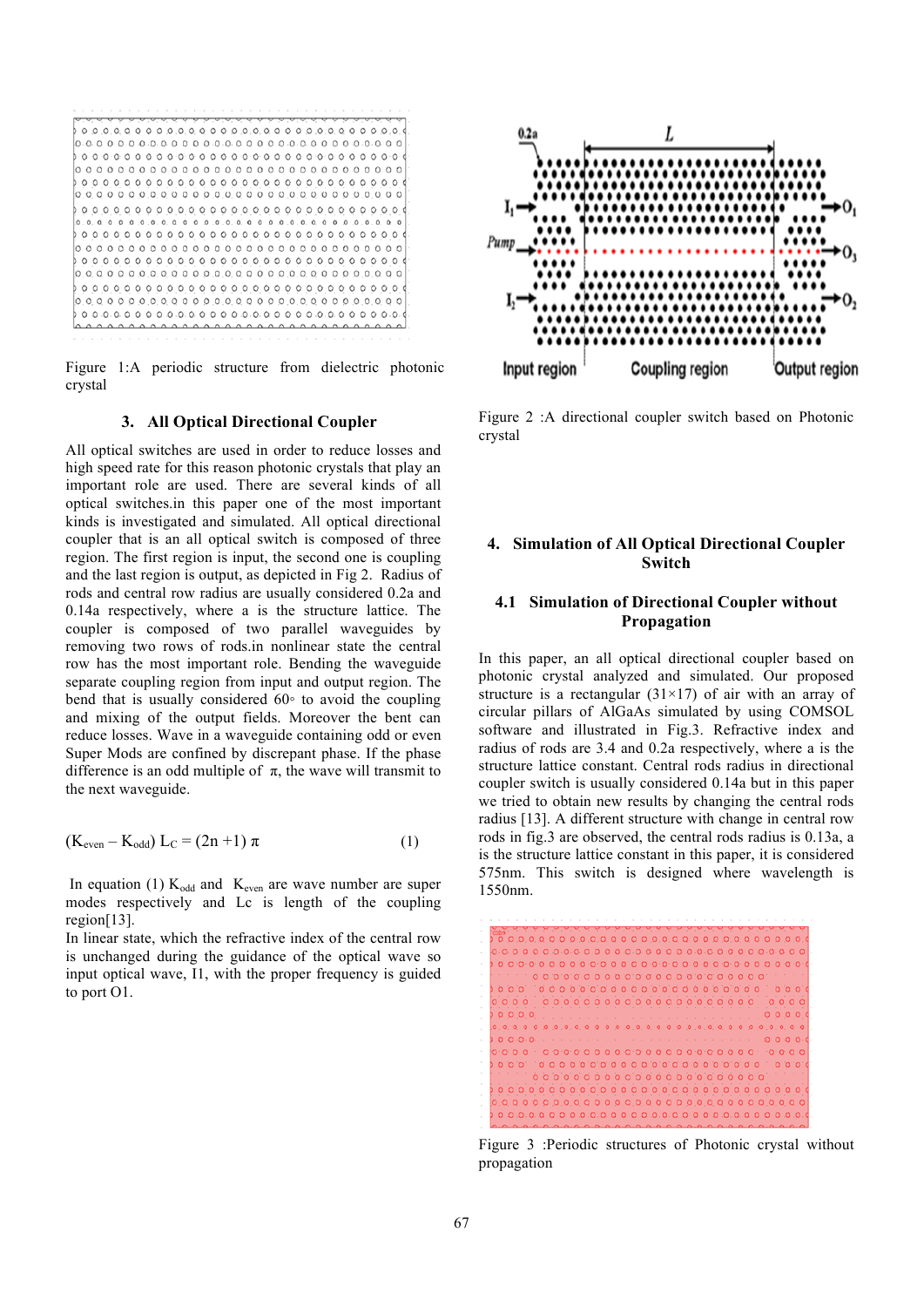The TM band gap of the structure, as depicted in Fig.4, is in the range of  $0.2735 \le a/\lambda \le 0.3833$ , where  $\lambda$  denotes the optical wavelength in free space. In fact, frequency range in order to analyze and simulate is determined. By removing some of the AlGaAs pillars in the structure of crystal, a guide for the frequencies within the band gap will be created



Figure4: Band diagram for TM polarization in a triangular lattice of AlGaAs rods

### **4.2 FDTD (Finite Difference Time Domain) Simulation Basic**

While many electromagnetic simulation techniques are applied in the frequency-domain, FDTD (Finite Difference Time Domain) solves Maxwell's equations in the time domain. This means that the calculation of the electromagnetic field values progresses at discrete steps in time. One benefit of the time domain approach is that it gives broadband output from a single execution of the program; however, the main reason for using the FDTD approach is the excellent scaling performance of the method as the problem size grows. As the number of unknowns increases, the FDTD approach quickly outpaces other methods inefficiency [14].FDTD has also been identified as the preferred method for performing electromagnetic simulations for biological effects from wireless devices [15]. The FDTD method has been shown to be the most efficient approach and provides accurate results of the field penetration into biological tissues. In fact, the large-scale solution of Maxwell's equations for electromagnetic wave phenomena using FDTD and similar grid-based timedomain approaches may be fundamental to the advancement of electrical and computer engineering technology as we continue to push the envelope of the ultra-complex and the ultrafast. And their accurate modeling is essential to understand high-speed signal effects having wave-transport behavior [16].By associating many cell edges with materials, a geometrical structure can be formed within the FDTD grid such as the dielectric rectangular shown in Fig.5 (a), 5(b) by using COMSOL software. Each small part

shown in the figure represents one FDTD cell.



Figure 5 (a): Dielectric rectangular as meshed in an FDTD grid.



Figure 5 (b): Larger scale of a part of dielectric rectangular as meshed in an FDTD grid.

# **4.3 Simulation of Photonic Crystal Directional Coupler**

An all optical switch in linear state based on photonic crystal was analyzed.in this structure central rods radius are considered 0.13a, where a is structure lattice constant. In order to simulate aforementioned switch in linear state, light passes the next port.

Light, as depicted in Fig.6 can then propagate along the outlined guide geometry. It clearly shows the propagation of the wave through the guide in linear state.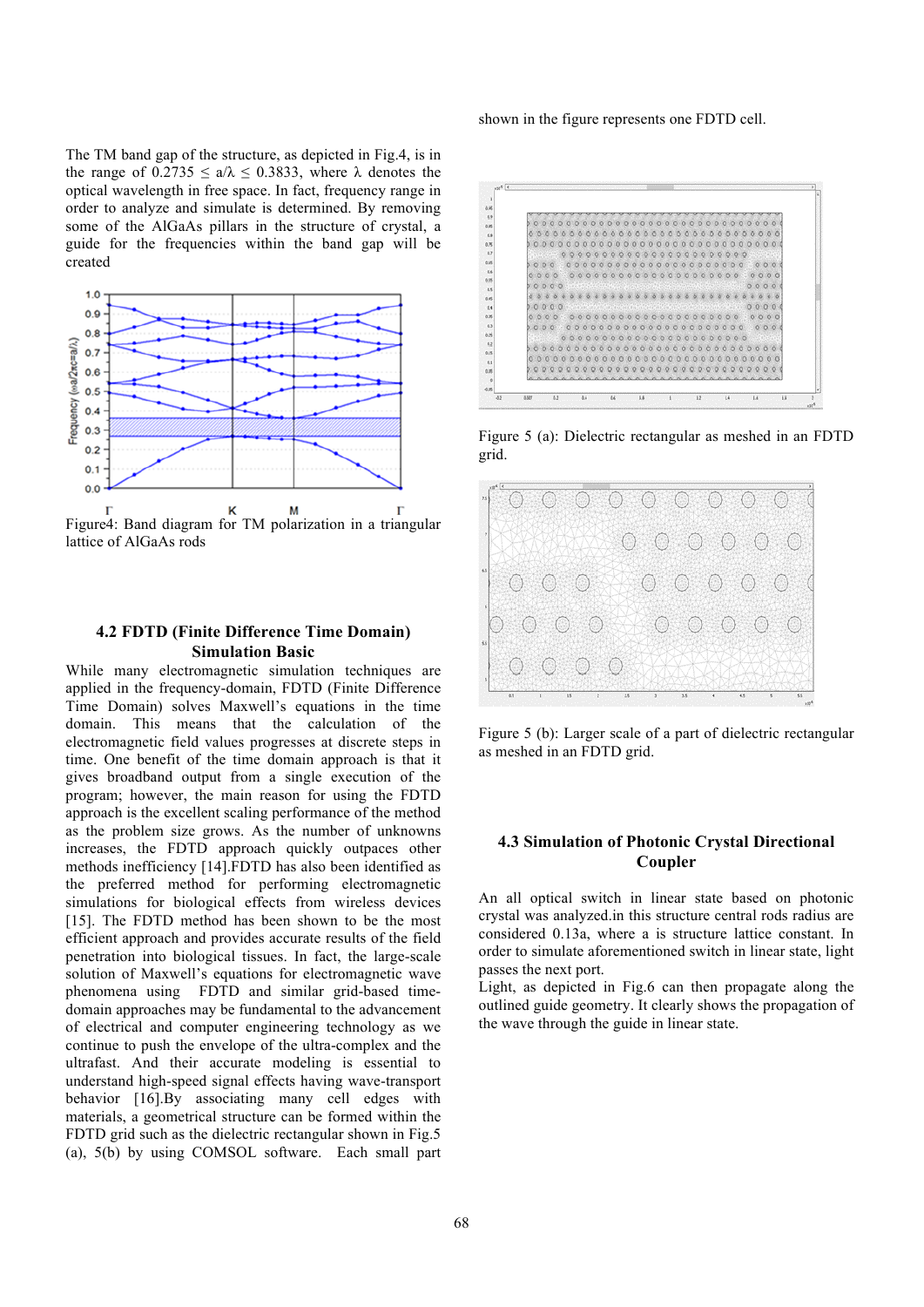

Figure 6: An all-optical switch in linear state

### **4.4 The Results of All Optical Directional Coupler Switch**

Simulation and analysis of photonic crystal is done by using COMSOL software. By removing some of the AlGaAs pillars in the crystal structure a guide can be create for the frequencies within the band gap. Light can then propagate along the outlined guide geometry. So electric field can illustrate the propagation of the wave through the guide. Normalized electric field for our proposed structures is shown by Fig7.



 Figure7: Normalized electric field for our proposed structures

Some factors improve performance of devices, power output can evaluate Photonic crystal efficiency. Fig.8 contains a plot of normalized power flow where the highest and lowest power for the proposed structure in state linear are illustrated. One of the most important factors in designing and analyzing is output power and numerous applications are found by super flexible in power output.



Figure8: Normalized output power

### **5. Conclusion**

Electrical switches cause many delays and losses as well as a decrease in, speed and quality of switches. Nowadays, more advanced optical switch technologies were needed, particularly to remove the electrical conversion when switching light signals. In this paper, an all optical switch based on photonic crystal directional coupler in linear state has been proposed. The switching frequency is selected to have the most output power and the shortest coupling length in the linear state. This technology can be used to solve many significant problems as well as problems which are barely detectable in telecommunication such as bandwidth limitation, simultaneous transfer of limited information and low transfer speed.

#### **References**

- [1] S.W. Leonard, J.P. Mondia, H.M. van Driel, O. Toader, S. John, K. Busch, A. Birner, U. Gosele, V. Lehmann,Tunable two-dimensional photonic crystals using liquid-crystal infiltration, *Phys. Rev. B* 61 (4) (2000) 2389–2392.
- [2] T. Yasuda, Y. Tsuji, M. Koshiba, Tunable light propagation in photonic crystal coupler filled with